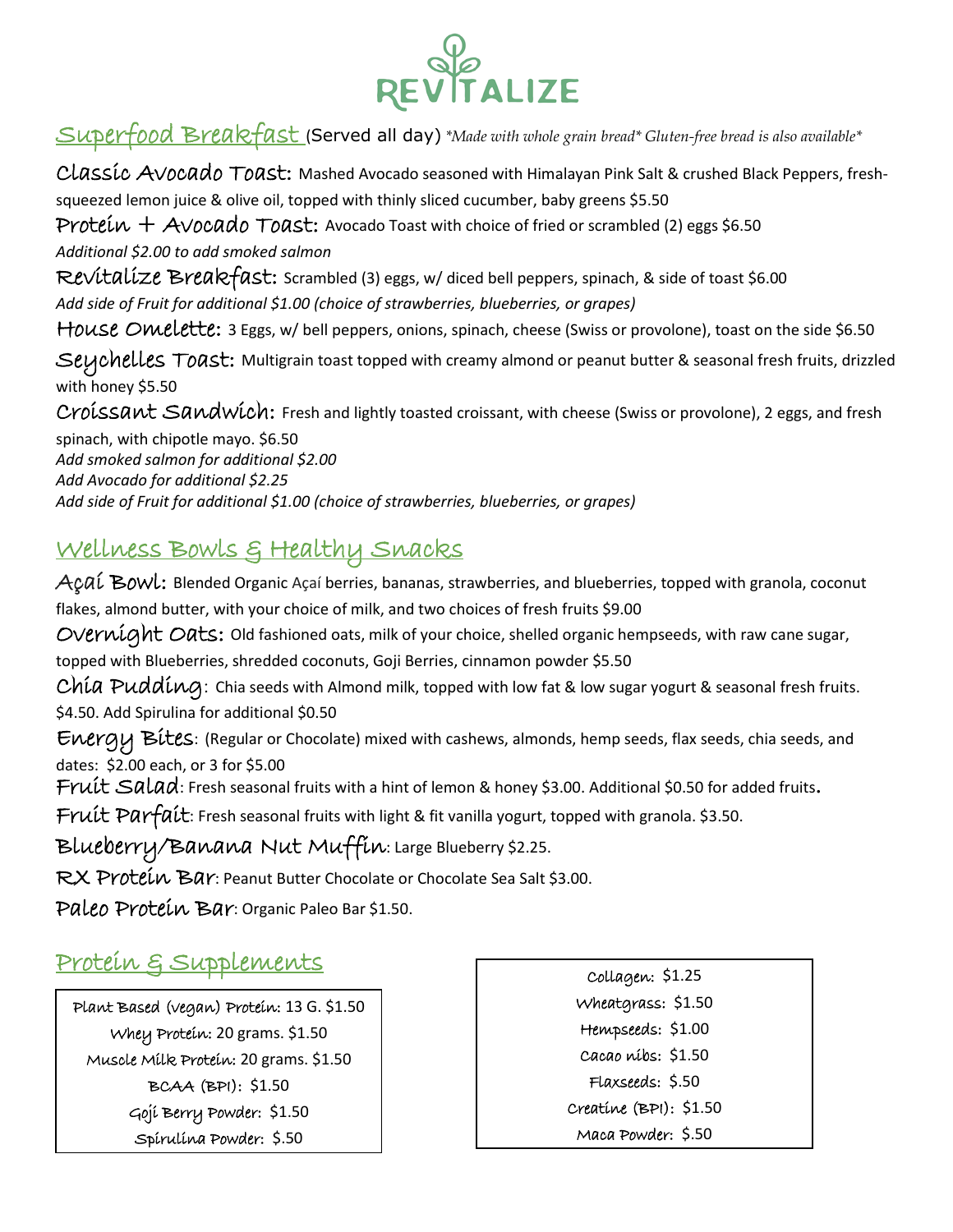# Lunch Specials

Ibiza Wrap: Grilled chicken, seasoned quinoa, cherry tomatoes, cucumbers, fresh basil, marinated mozzarella, & mixed greens + a touch of honey dijon. \$8.50

HaVana Wrap: Grilled chicken, cherry tomatoes, cucumbers, shredded carrots, diced red onions & cilantro on lettuce leaves + a hint of olive oil mayonnaise. \$8.00

Corcovado Proteín Bowl: Seasoned quinoa & brown rice, with sautéed garlic & herbs garbanzo beans, served with sliced eggs, and Mediterranean salad. \$8.50 *\*Addition of grilled chicken \$3.00, Cajun Shrimp \$4.50, sizzled salmon \$5.50, sliced avocado \$2.25*

Palma Protein Bowl: Mildly seasoned corn, black beans, brown rice & quinoa, hummus, with Mediterranean salad & pickled onions, drizzled with chipotle-mayo sauce. \$8.50 *\*Addition of grilled chicken \$3.00, Cajun Shrimp \$4.50, sizzled salmon \$5.50, sliced avocado \$2.25*

Paníni: Grilled chicken, roasted red peppers, spinach, with swiss or provolone cheese, with pesto and Italian dressing on multi-grain bread. \$9.75

Cheeseburger: 8 oz. lean Angus beef burger, topped with Swiss or provolone cheese, tomato, pickled onions, romaine lettuce, and chipotle mayo sauce, in a brioche. Served with a pickle wedge and your choice of chips. \$10.00 Healthy Salads

*Addition of: Grilled Chicken \$3.50, Veggie Burger \$3.00, Cajun Shrimp \$4.50, Sizzled Salmon 4 oz. \$5.50 Or 6oz. \$7.50 Sliced Avocado \$2.25*

*Salad Dressings Options: - House Dressing (olive oil, lemon juice, Himalayan pink salt and crushed black pepper) - House Italian (Italian seasoning, lemon juice, olive oil, and vinegar) - Organic Balsamic Vinaigrette - Ranch dressing*

Ibíza Salad: Seasoned quinoa, cherry tomatoes, cucumbers, fresh basil & mozzarella over mixed greens \$7.50 Havana Salad: Cherry tomatoes, cucumbers, shredded carrots, diced red onions & cilantro on lettuce leaves \$7.00 Maui Salad: Fresh strawberries, blueberries, green apples, walnuts, & goat cheese, over mixed greens \$10.00

# Juices, Tea, Coffee & Power Shots

Organic Reishi Mushrooms infused Coffee \$3.00 (10 oz.)

Illy Coffee - Gourmet Italian Coffee \$2.50 (12 oz.) Hot Green Tea \$2.25 (10 oz.) Iced Coffee \$3.50 (16 oz.) Iced Green Tea (Lipton) \$3.50 (16 oz.) Riviera Juice– (Mango, Orange & Lemon) Reg. \$5.00, Large \$7.00 Ginger & Lemon Power Shot \$2.25 (1 oz.) Ginger, Lemon & cayenne Pepper Power Shot \$2.50 (1 oz.) Ginger, Lemon & Turmeric Power Shot \$2.50 (1 oz.) Ginger, Lemon & Wheatgrass Power Shot \$2.50 (1 oz.)

# Organic Teas

Clean Matcha Green Tea (10 oz.) \$2.25 Revitalise Tea (10 oz.) \$2.25 Elderberry & Echinacea Tea (10 oz.) \$2.25 Turmeric Ginger Tea (10 oz.) \$2.25